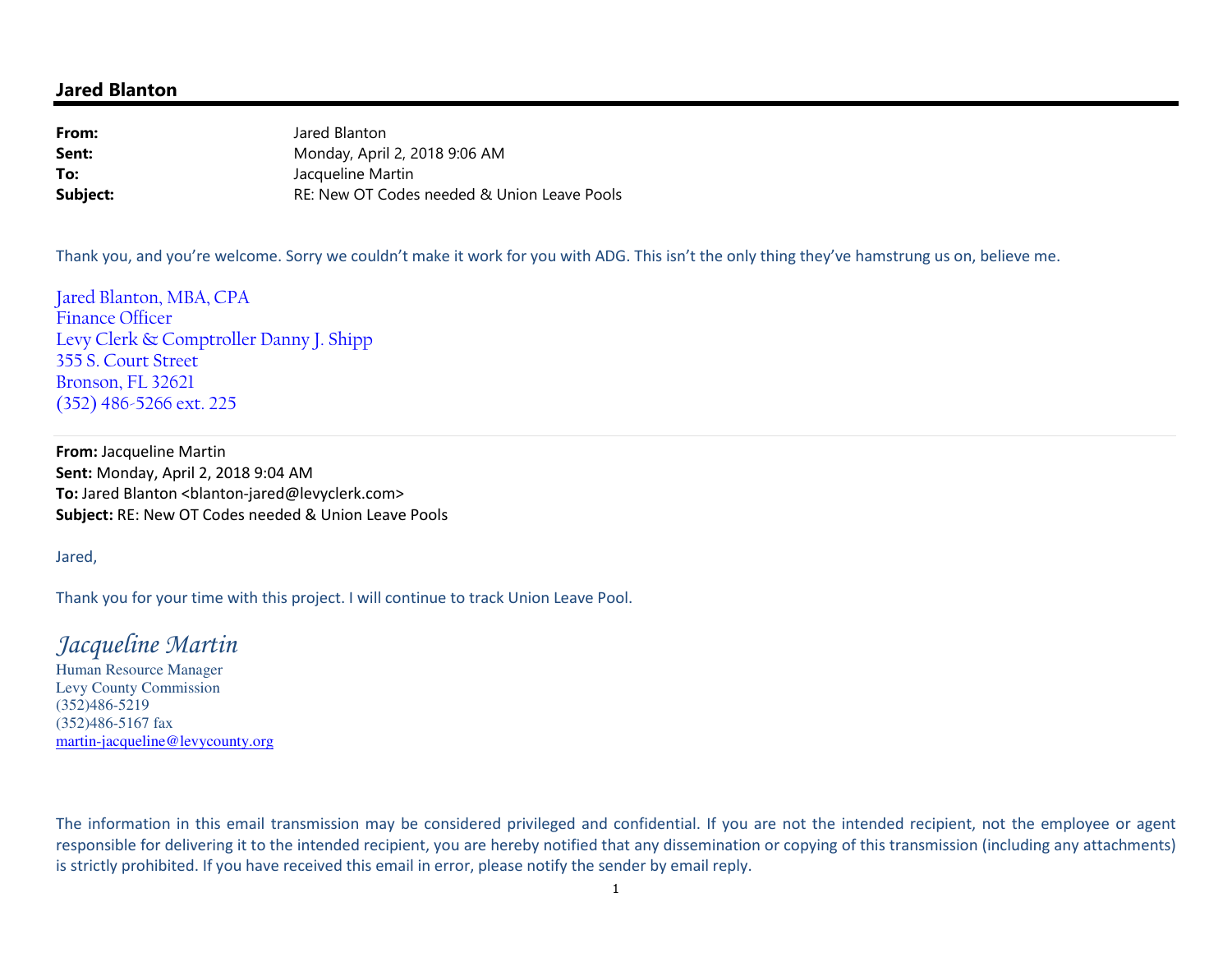**From:** Jared Blanton **Sent:** Wednesday, March 28, 2018 5:30 PM **To:** Jacqueline Martin <martin-jacqueline@levycounty.org> Cc: Levy County Commission District 1 <district1@levycounty.org>; Levy County Commission District 5 <district5@levycounty.org>; Sandy Haddock <haddocksandy@levyclerk.com>; Alesha Rinaudo <Aarnold@levydps.com>; Mitch Harrell <mharrell@levydps.com>; Katy Graves <xlilangel2528x@gmail.com>; iafflocal4069@yahoo.com; Wilbur Dean <dean-wilbur@levycounty.org> **Subject:** RE: New OT Codes needed & Union Leave Pools

#### **Updates/Conclusions:**

#### **Regarding the Union Leave Pool:**

Unfortunately, after several emails and a few phone calls with America Data Group, what I have finally concluded is my initial suspicion: there is no "pool" mechanism contained within the software's payroll mechanism.

I considered a workaround, which was to create a fictitious employee named "IAFF Union Pool", and even discussed this with ADG. The problem with this is that it creates a potential exception ripple effect in so many reports that we generate and send out for payroll, taxes, retirement, etc, that I think the potential harm is much greater than the potential benefit should it work.

So, sadly, as much as I think it's not the ideal way to do it, this will continue to need to be tracked by HR on a spreadsheet.

#### **Regarding OT & Holiday Codes:**

I believe that we have all codes functioning from a timecard perspective for the new OT and Holiday pay structures. The final thing that remains to be seen is whether one of the Holiday pay type code will work to properly calculate hours at double-time when employees haven't yet hit 40 hours. We won't be able to tell this for sure until Wayne has pulled in the timecards and we can just simply check the math.

Alesha: Please have prepared for this payroll the calculated pay for any employee hours that you are putting in the Holiday at 2.0 pay type code, just in case we need to expedite the process and the type code we set up when you were here do not do the trick. We need to be prepared in case this happens. We will check numbers, but if you get this ready it will help us check more quickly and help with potential delays in payroll, since if the codes aren't working we'll have to manually adjust every time that code is used.

On the Holiday Worked at 2.5 code, it is possible that we could have trouble there, too, but because that code already contains an OT Factor, I am more confident it will work. We'll roll the dice on this one and hope that there are no problems. We'll check it when the payroll update is generated before submitting.

Thanks,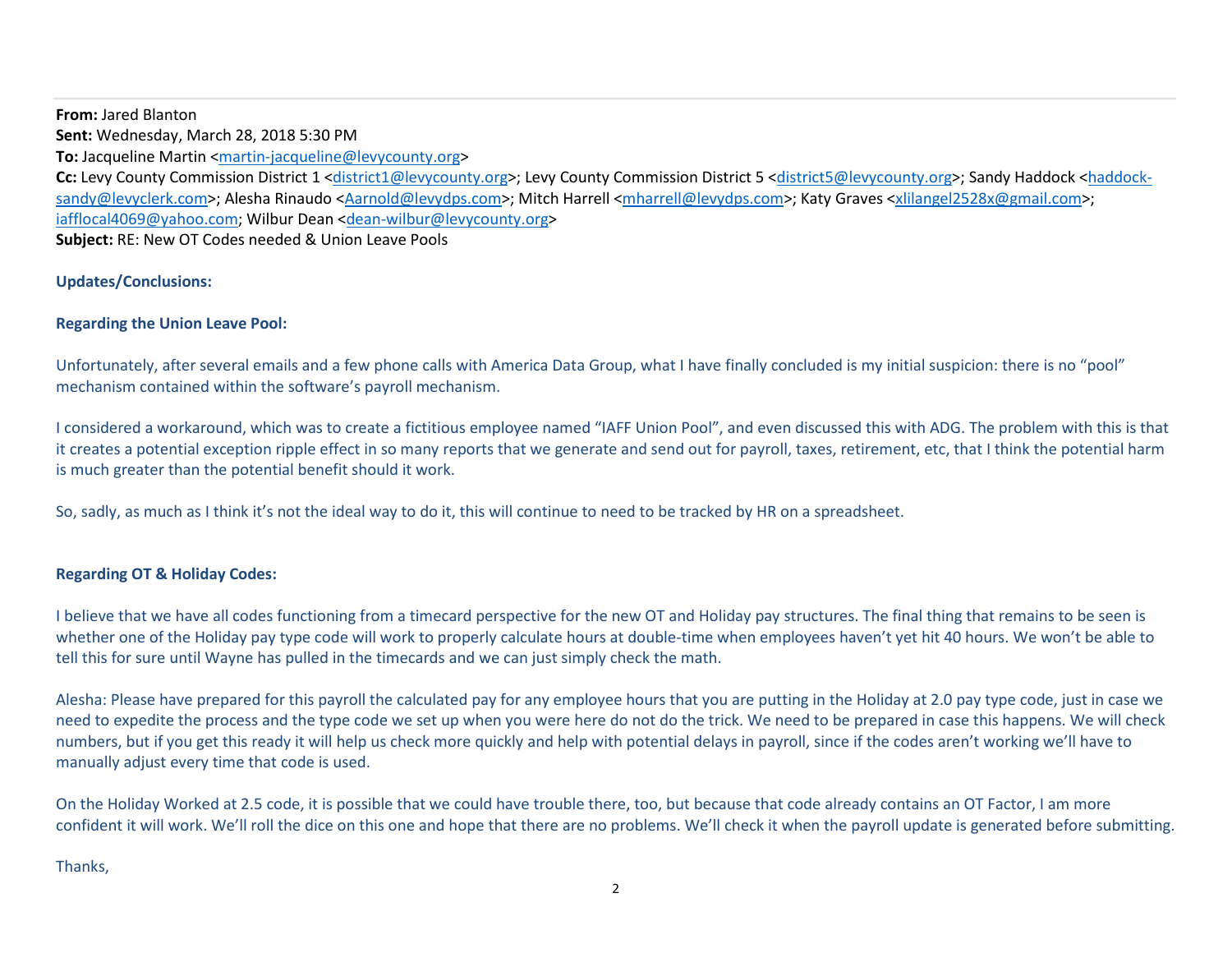Jared Blanton, MBA, CPA Finance Officer Levy Clerk & Comptroller Danny J. Shipp 355 S. Court Street Bronson, FL 32621 (352) 486-5266 ext. 225

**From:** Jared Blanton **Sent:** Wednesday, March 14, 2018 2:00 PM **To:** Jacqueline Martin <martin-jacqueline@levycounty.org> **Cc:** Levy County Commission District 1 <district1@levycounty.org>; Levy County Commission District 5 <district5@levycounty.org>; Sandy Haddock <haddocksandy@levyclerk.com>; Alesha Rinaudo <Aarnold@levydps.com>; Mitch Harrell <mharrell@levydps.com>; Katy Graves <xlilangel2528x@gmail.com>; iafflocal4069@yahoo.com; Wilbur Dean <dean-wilbur@levycounty.org> **Subject:** Re: New OT Codes needed

Alright, let's give it a shot! I think it's always ideal to have the balances for potential liabilities tracked on the system, rather than off, if at all possible.

I've occasionally wondered whether our Bill-Clinton-Era software had the capability to track benefit balances that aren't assigned to particular employees, i.e., pools like this one, should we be faced with that situation. It looks like we now have the impetus to find out. I have interest in other applications of this sort of pool for Clerk's purposes, so it will be a good experiment.

I have a few hot items I need to get completed first, but I am adding this to my list and will provide feedback to this group as I find out. Could be next week or week after, depending on my conversations with ADG.

Once we settle the possibility, we can concern ourselves with our process. As I read the correspondence below...Please don't mistake my informal use of "mysterious" below as a verdict on your tracking. Rather, I am merely explaining to Alesha that, so far as our payroll system database has been concerned, these hours are without beginning or ending...and one viewing things from our access point really has little idea what is going on without requesting external info from Sandy or BOCC HR - external to the payroll database.

Thanks,

Jared Blanton Via IOS

On Mar 14, 2018, at 9:58 AM, Jacqueline Martin <martin-jacqueline@levycounty.org> wrote:

Attached is a copy of the Union Time Pool records and the last two transactions with Sandy on pool activity so that you can view our past practice.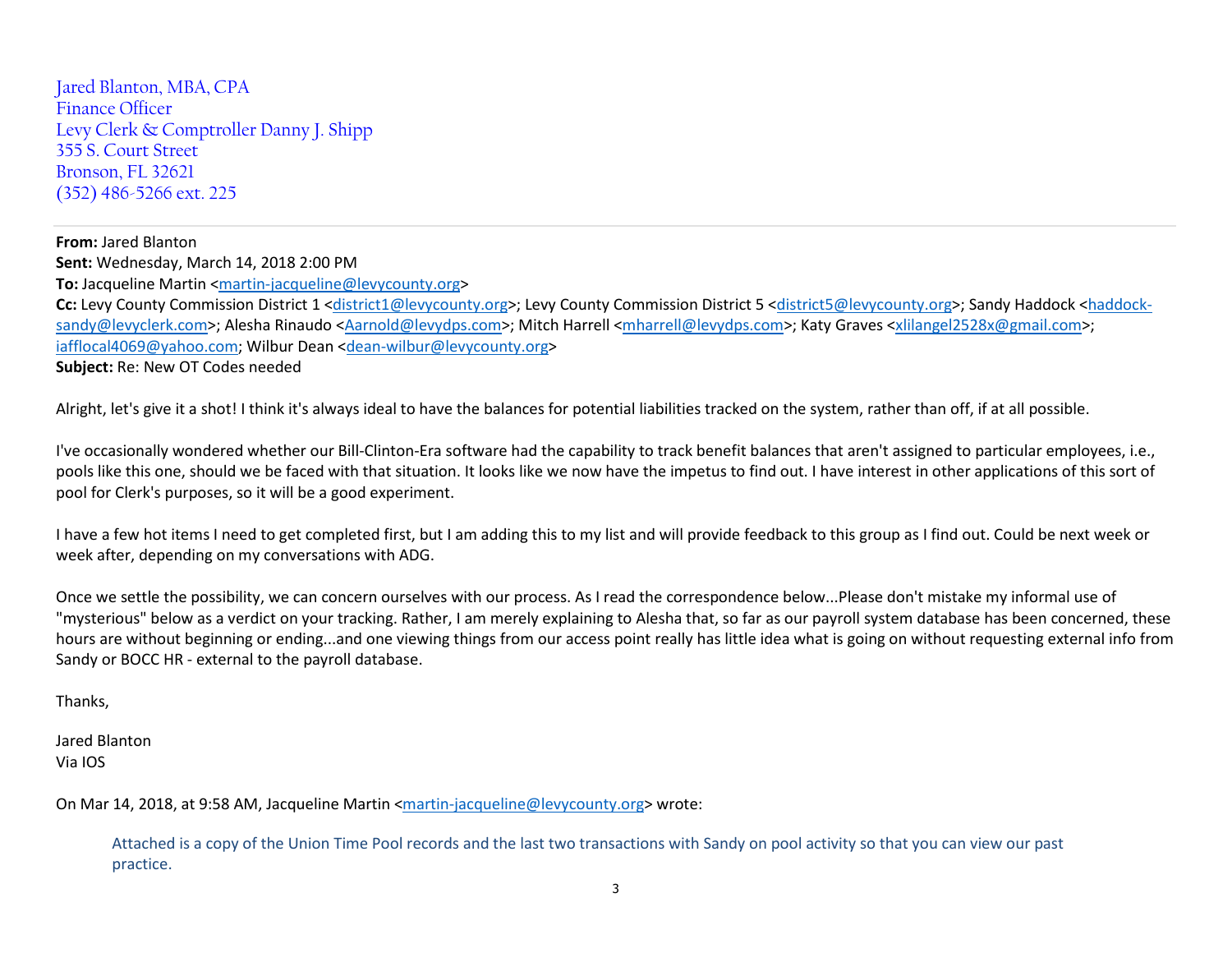A copy of this ledger, along with forms donating leave to pool and requesting leave from pool, are provided to Sandy each time hours are credited or debited from pool. I would like to see these hours tracked by ADG system, if possible.

Please let me know if I can do anything to facilitate this.

# *Jacqueline Martin*

 Human Resource Manager Levy County Commission(352)486-5219 (352)486-5167 faxmartin-jacqueline@levycounty.org

The information in this email transmission may be considered privileged and confidential. If you are not the intended recipient, not the employee or agent responsible for delivering it to the intended recipient, you are hereby notified that any dissemination or copying of this transmission (including any attachments) is strictly prohibited. If you have received this email in error, please notify the sender by email reply.

**From:** Wilbur Dean **Sent:** Wednesday, March 14, 2018 8:50 AM **To:** Jacqueline Martin <martin-jacqueline@levycounty.org> **Subject:** FW: New OT Codes needed

Wilbur Dean Levy County Board of County CommissionP.O. Box 310 Bronson, FL 32621 Office: 352-486-5218Fax: 352-486-5167 Cell: 352-443-9346dean-wilbur@levycounty.org

The information in this email transmission may be considered privileged and confidential. If you are not the intended recipient, not the employee or agent responsible for delivering it to the intended recipient, you are hereby notified that any dissemination or copying of this transmission (including any attachments) is strictly prohibited. If you have received this email in error, please notify the sender by email reply.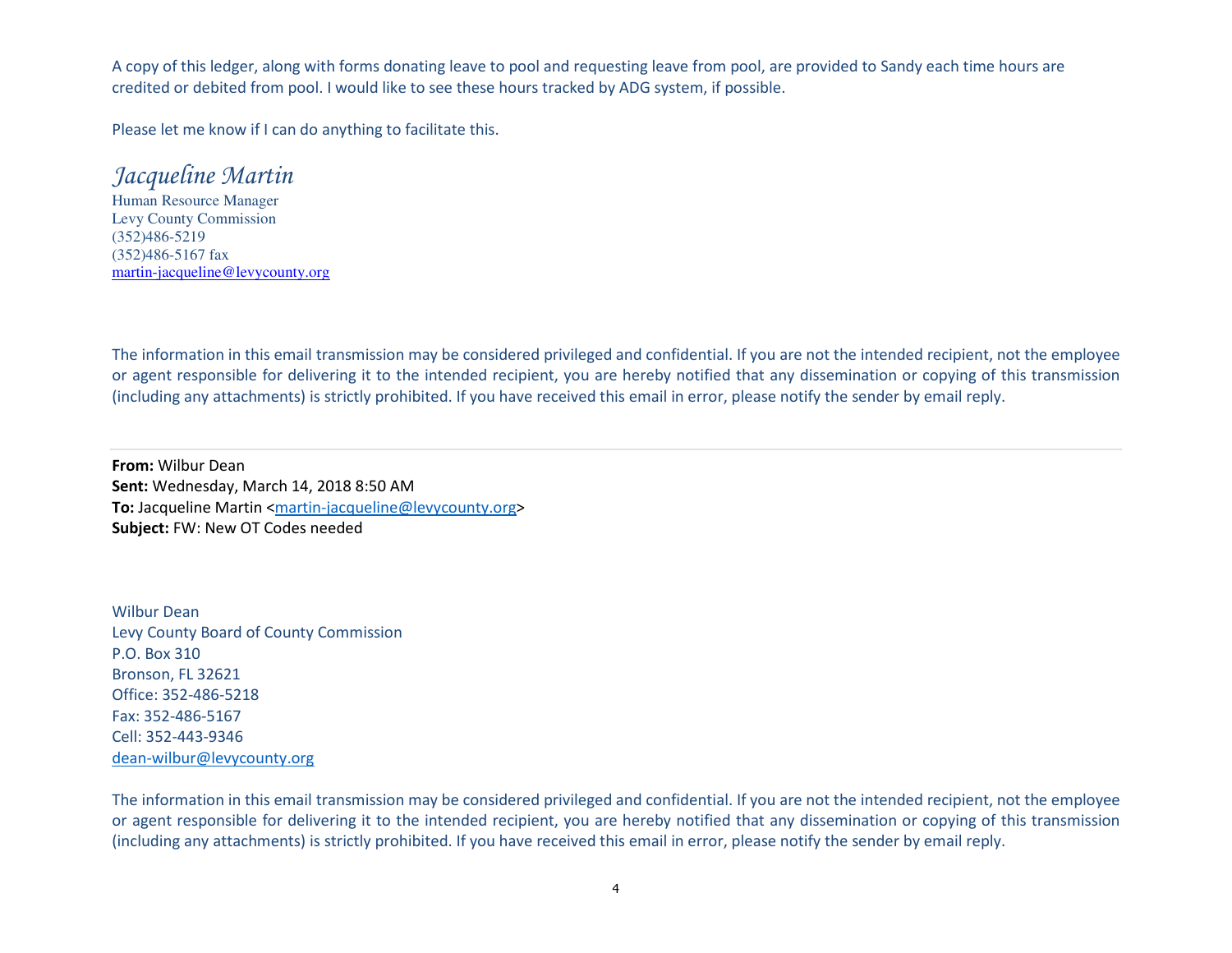**From:** Jared Blanton **Sent:** Tuesday, March 13, 2018 6:04 PM **To:** Wilbur Dean <dean-wilbur@levycounty.org>; Levy County Commission District 1 <district1@levycounty.org>; Levy County Commission District 5 <district5@levycounty.org> **Subject:** FW: New OT Codes needed

Highlighted portion below relates to the earlier emails I sent about further expected increase in leave costs overall:

Jared Blanton, MBA, CPAFinance Officer Levy Clerk & Comptroller Danny J. Shipp355 S. Court Street Bronson, FL 32621(352) 486-5266 ext. 225

**From:** Jared Blanton **Sent:** Tuesday, March 13, 2018 10:29 AM **To:** 'Alesha Rinaudo' <Aarnold@levydps.com>; Kay Holcomb <holcomb-kay@levyclerk.com> **Cc:** Mitch Harrell <mharrell@levydps.com>; Amy Jones <ajones@levydps.com>; Sandy Haddock <haddock-sandy@levyclerk.com> **Subject:** RE: New OT Codes needed

Kay,

Please set up the new codes, based on the existing "straight-time" codes for Vacation and Sick for the EMS/Firefighters. Once you have them in place, I'll go in and attempt to make the necessary tweaks to make them work as needed, either later today or tomorrow, hopefully. I expect that I can get it to work so far as the payout and association with the timecard rules go…the difficulty I expect is going to be making it only pull leave hours out at straight time.

Alesha,

My understanding has been, and Sandy just confirmed this for me, that we do not have access to the Union Leave balances, and those are not tracked by us, but in the BOCC office. We don't know how much is in the pool, nor how it gets added to, we simply pay people from this mysterious expense line when we get paperwork from the BOCC HR Office. And we have been ok living with that thus far (although it is a potential off-the-books liability), since, based on usage rates, it doesn't appear that it would be material to our financial statements. Thus, there is currently no way for us to set up a code drawing from such a balance. If we did have the balance totals, I'm not sure how well the system will handle a leave "pool", since currently all balances are assigned to employees, but it probably could be done. But that's a moot point at present.

All,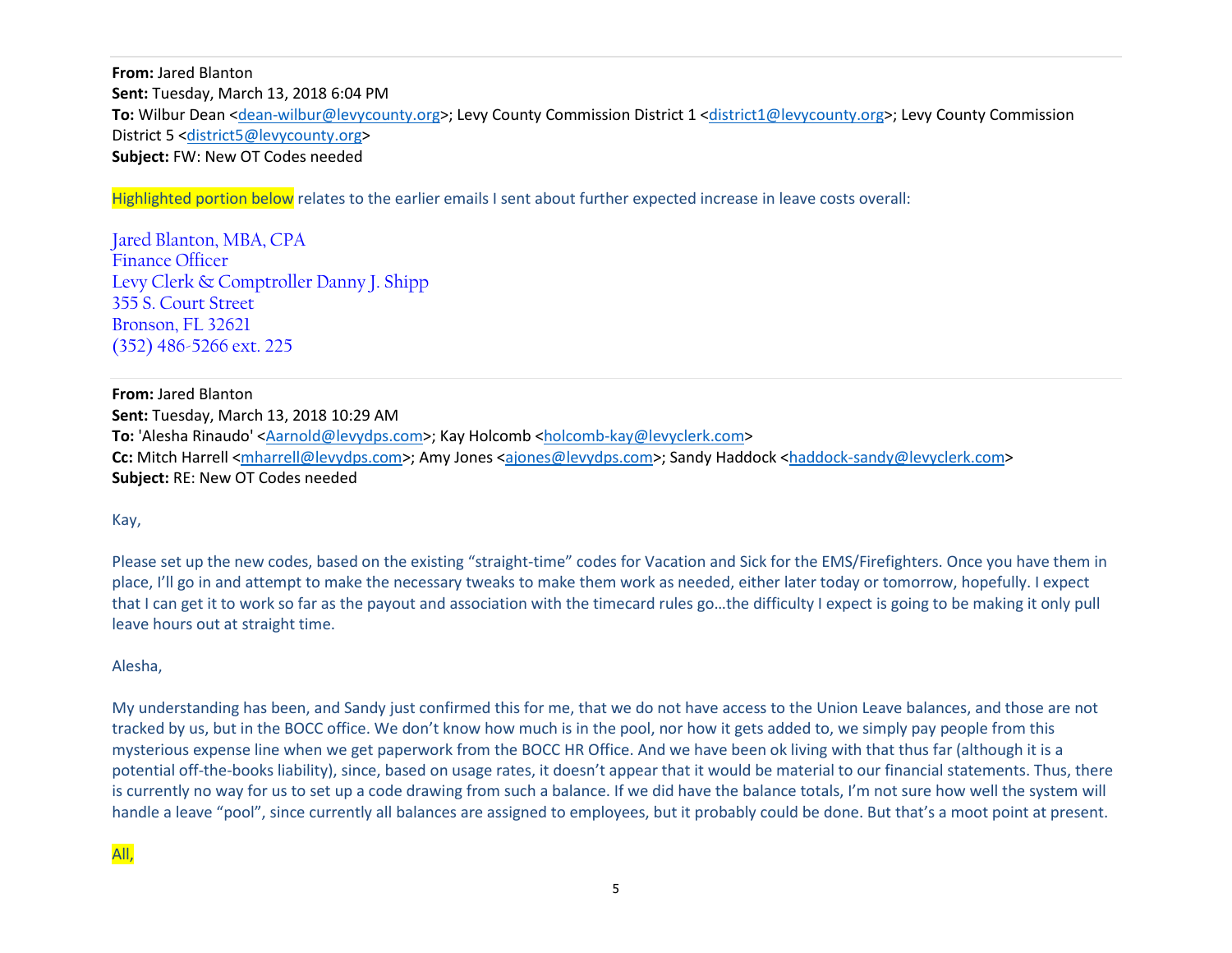will occasionally monitor it, but I expect your personnel costs to increase beyond just the face cost of the raise and associated taxes and retirement, since this plan incentivizes time off at the same rate work is incentivized. I presume it will be possible for an employee to take 2 or 3 days off, 48 or 72 hours, and get either 8 or 32 hours of time-and-a-half pay despite working 0 hours during the week, and of course, requiring other staff to cover who will more quickly reach OT. This is not so pertinent to Vacation time, which is always going to be used to avoid loss or paid out at 100%, but it will be relevant to Sick Leave due to its reduced payout value, particularly for those employees who may not have qualms about a very liberal interpretation of what justifies use of "Sick". Time will probably tell…as in, when I get time, I can construct a data set to track any trend changes at this juncture going forward, and then can provide info as needed.

Thanks,

Jared Blanton, MBA, CPAFinance Officer Levy Clerk & Comptroller Danny J. Shipp355 S. Court Street Bronson, FL 32621(352) 486-5266 ext. 225

**From:** Alesha Rinaudo [mailto:Aarnold@levydps.com] **Sent:** Tuesday, March 13, 2018 9:50 AM **To:** Kay Holcomb <holcomb-kay@levyclerk.com> **Cc:** Mitch Harrell <mharrell@levydps.com>; Amy Jones <ajones@levydps.com> **Subject:** New OT Codes needed

Kay,

We will need new codes added for the new rules...

VAC OT SICK OT

These should pull from their accrued time at 1x but pay them at 1.5x their rate.

#### Example:

Someone is a 40hr/wk employee; s/he works a 24 hour shift and then takes vacation for the next 24 hour shift (in the same work week)…the last 8 hours of that vacation should be calculated as OT (time and a half) but still come out of his/her accrual bank at 1x.